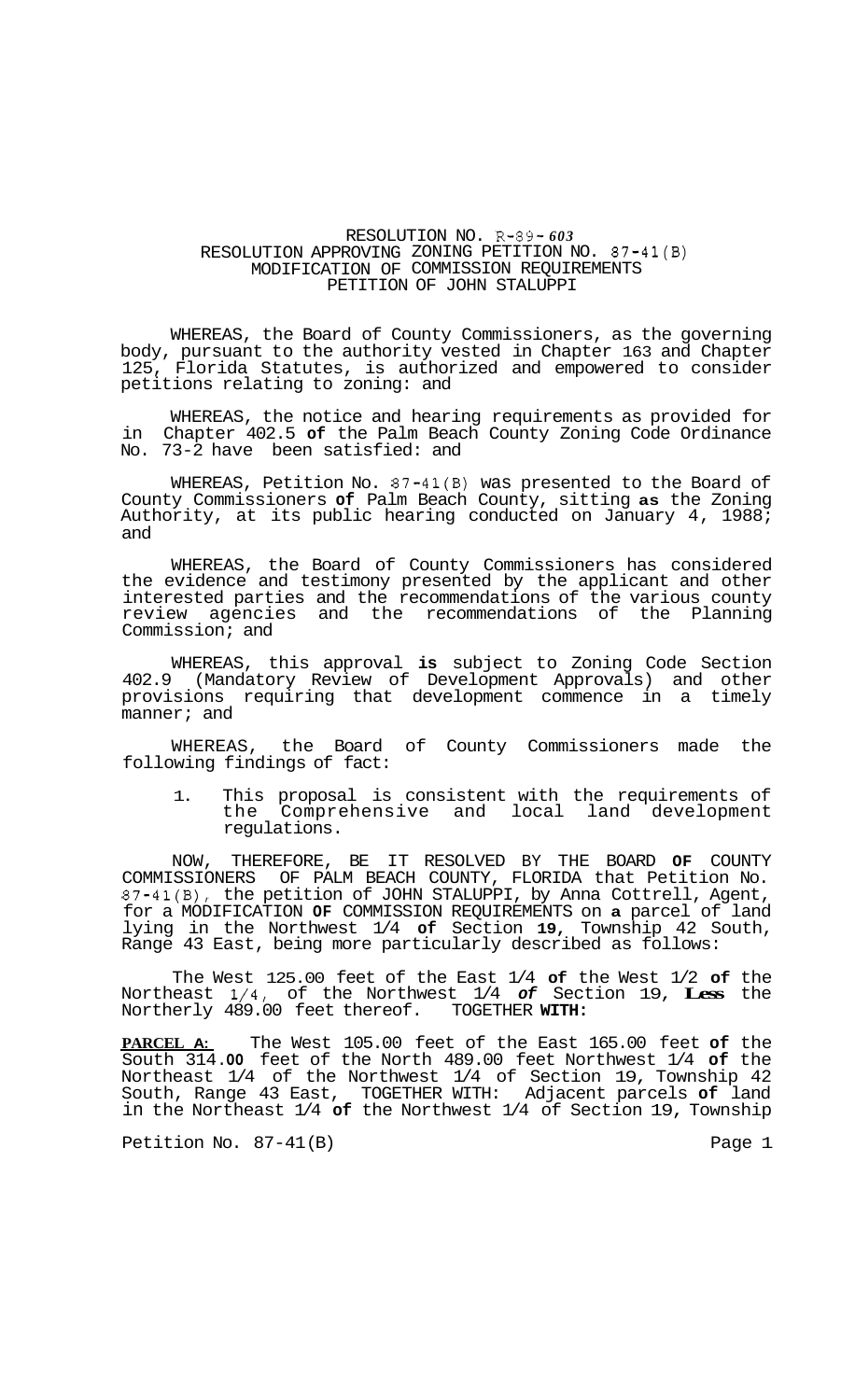**42** South, Range **43** East, more particularly described as follows:

The East **60.00** feet of the South **461.00** feet of the North **536.24** feet of the West **1/2** of said Northeast **1/4** of the Northwest **1/4** of Section **19;** Less the East **25** feet of the North **200** feet and Less the West **20.00** feet of the South **47.24** feet thereof; AND **ALSO:** The South **561.37** feet of the North **636.37**  feet of the West **206.67** feet of the East **1/2** of said Northeast **1/4** of the Northwest **1/4** (Less the South **100** feet of the Westerly **130.71** feet and less parcel in Official Record Book **494,** Page **98,**  and Official Record Book **1211,** Page **448);** TOGETHER WITH the East **15.00** feet of the West **145.00** feet of the North **467** feet of the South **700** feet *of* the East **1/2** of the Northeast **1/4** of the Northwest **1/4** (Less the East **200.00** feet of the West **235.00** feet of the North *200.00* feet of the land described hereinbefore);

**LESS** AND EXCEPT the right-of-way of Northlake Boulevard and right-of-way as recorded in Official Record **Book 916,** Page **465.** 

**ALSO** LESS AND EXCEPT THE FOLLOWING PARCEL **OF** LAND: Commencing **at** the North **1/4** corner of Section **19,** Township **42**  South, Range **43** East; thence run North **88** degrees **27' 22"** West, along the North line of the Northwest **1/4** of said Section **19;** a distance of **339.39** feet; thence South **01** degrees **32' 04"** West, along the East line of the West **1/2** of the Northeast **1/4 of** the Northwest **1/4** of said Section **19;** a distance of **375.00** feet; thence North **88** degrees *27'* **22''** West, a distance of **126.66** feet to the POINT OF BEGINNING of the herein described parcel; thence continue North *88* degrees **27' 22"** West, a distance of **24.34** feet to a point on the East right-of-way line of Lyndall Lane as described in official Record Book **916,** Page **465;** thence along said right-of-way North **10** degrees **16' 50"** East, a distance of **47.92** feet; thence continue along said right-of-way North **16**  degrees **53 I 50"** East, a distance of **64.30** feet; thence South **01**  degrees **31' 30"** West along the East line of the West **206.67** feet of the East **1/2** of the Northeast **1/4** of the Northwest **1/4** of said Section **19; a** distance of **109.37** feet to the POINT **OF** BEGINNING. TOGETHER WITH:

**PARCEL B: A** parcel **of** land lying in the Northwest **114** of Section **19,** Township **42** South, Range **43** East, being more particularly described as follows:

The West **1/2 of** the East **1/2** of the West **1/2** of the Northeast **1/4** of the Northwest **1/4** of Section **19,** Less the Northerly **375.00** feet thereof.

The following legal description was created to **absorb** the **1.66** *foot* hiatus created by Parcel **A** and Parcel **B** legal descriptions.

**A** parcel of land in the Northeast **1/4 of** the Northwest **1/4**  of Section **19,** Township **42** South, Range **43** East, more particularly described as follows:

Petition **No. 87-41(B)** Page **2**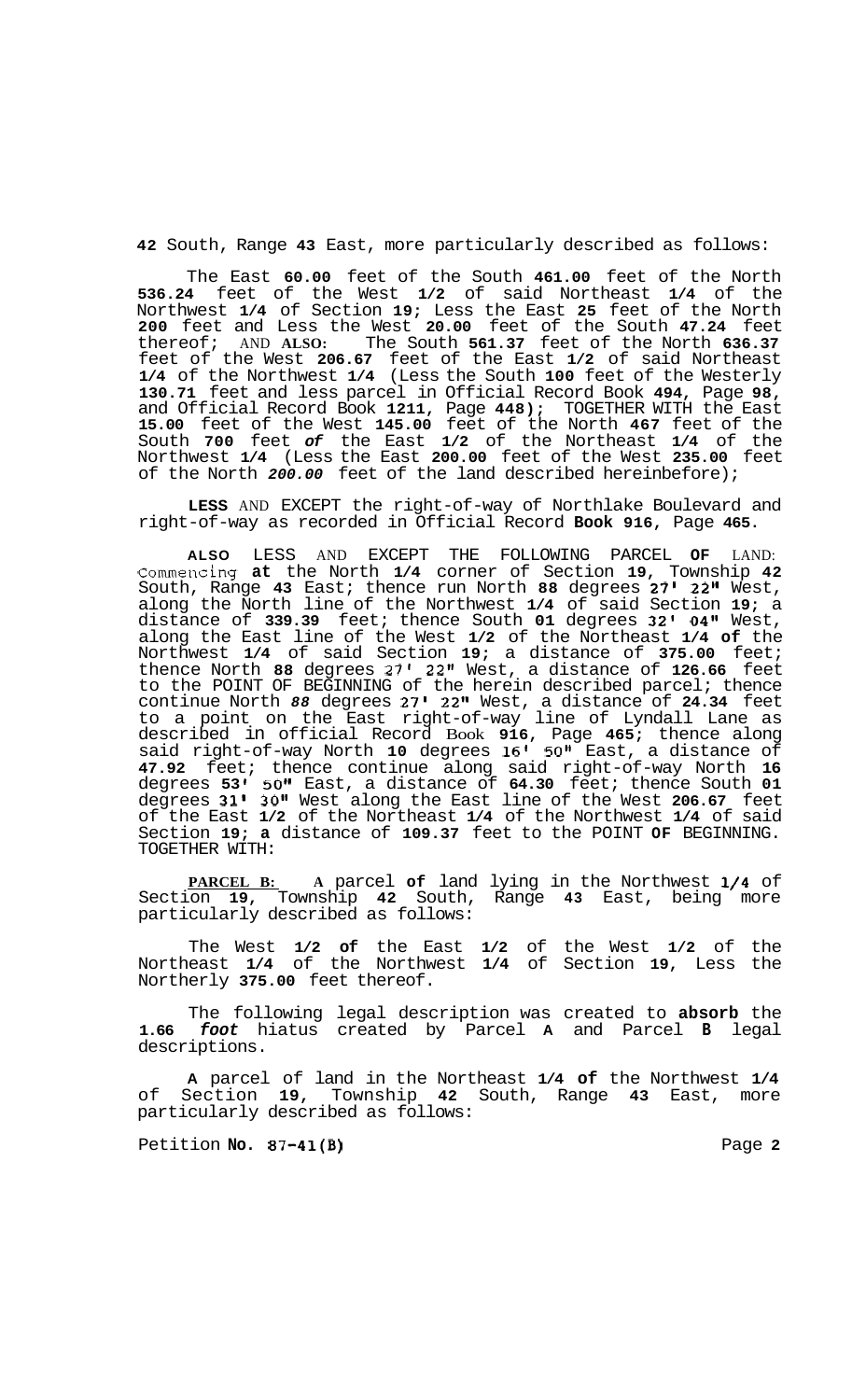Commence at the North **1/4** corner of Section **19,** Township **42**  South, Range **43** East; thence run North **88** degrees **27' 22''** West along the North line of the Northwest **1/4 of** said Section **19,** a distance of **726.78** feet: thence South **01** degrees **31' 30''** East, a distance of **75.00** feet to a point on the South right-of-way line of Lake Park West Road said point also being the POINT **OF**  BEGINNING of the herein described parcel of land: thence South **88**  degrees **27' 22",** a distance of **35.00** feet; thence South **01**  degrees **31' 30"** West, a distance of **200.00** feet: thence South **88**  degrees **27' 22"** East, a distance of **197.98** feet: thence, South **16**  degrees **53'** *50"* West along the Westerly line of a **30.00** foot road right-of-way and easement, a distance of **48.08** feet: thence South **10** degrees **16' 50"** West, a distance of **193.98** feet: thence South **01** degrees **31' 30"** West, a distance of **23.14** feet (the previous two courses also being along said Westerly line): thence North **88**  degrees **27' 22"** West, a distance of **172.37** feet: thence South **01**  degrees **31' 14"** West, a distance of **798.84** feet to a point on the South line of the Northeast **1/4** of the Northwest **1/4** said Section **19:** thence North **88** degrees **11' 25"** West along said South line, a distance of **291.59** feet: thence North **01** degrees **30' 57"** East, a distance of **958.73** feet, thence South **88** degrees **27' 22''** East, a distance of **168.32** feet: thence North **01** degrees **31' 30"** East, a distance of **200** feet: thence South **88** degrees **27' 22"** East, a distance of **105.00** feet: thence North **01** degrees **31' 30"** East, a distance of **100.00** feet to the POINT **OF** BEGINNING.

TOGETHER WITH: From the Northeast corner of Northwest **1/4** of Section **19,** Township **42** South, Range **43** East, run west *on* the North line of said Section **19,** (Center line of Lake Park West Road as now laid out and in use) a distance of **486.67** feet: thence run South *00* degrees **01'** 55" East, a distance of *75.00*  feet to a point in the Southerly right-of-way **of** said Lake Park West Road, the POINT OF BEGINNING of the parcel herein conveyed: thence continue South *00* degrees **01' 55"** West, a distance **of**  *200.00* feet to a point on said Southerly right-of-way line of Lake Park West Road; thence run East **on** said right-of-way line a distance of **200** feet to the POINT **OF** BEGINNING.

TOGETHER WITH: The South **100.00** feet of the North **175.00**  feet of the West **90.00** feet of the East **150.00** feet **of** the Northwest **1/4** of the Northeast **1/4** of the Northwest **1/4** of Section **19,** Township **42** South, Range **43** East, located on the southwest corner of the intersection of Lake Park West Road (Northlake Boulevard) and Lyndall Lane, in a CG-General Commercial Zoning District, was approved as advertised, subject **to** the following conditions:

- **1.** The developer shall comply with all previous conditions *of* approval, unless expressly modified herein.
- **2.** Condition No. **1.c.** of Zoning Petition **No. 87-41,**  approved July **24, 1987,** currently states:

Petition No. 87-41(B) **Page 3 Page 3**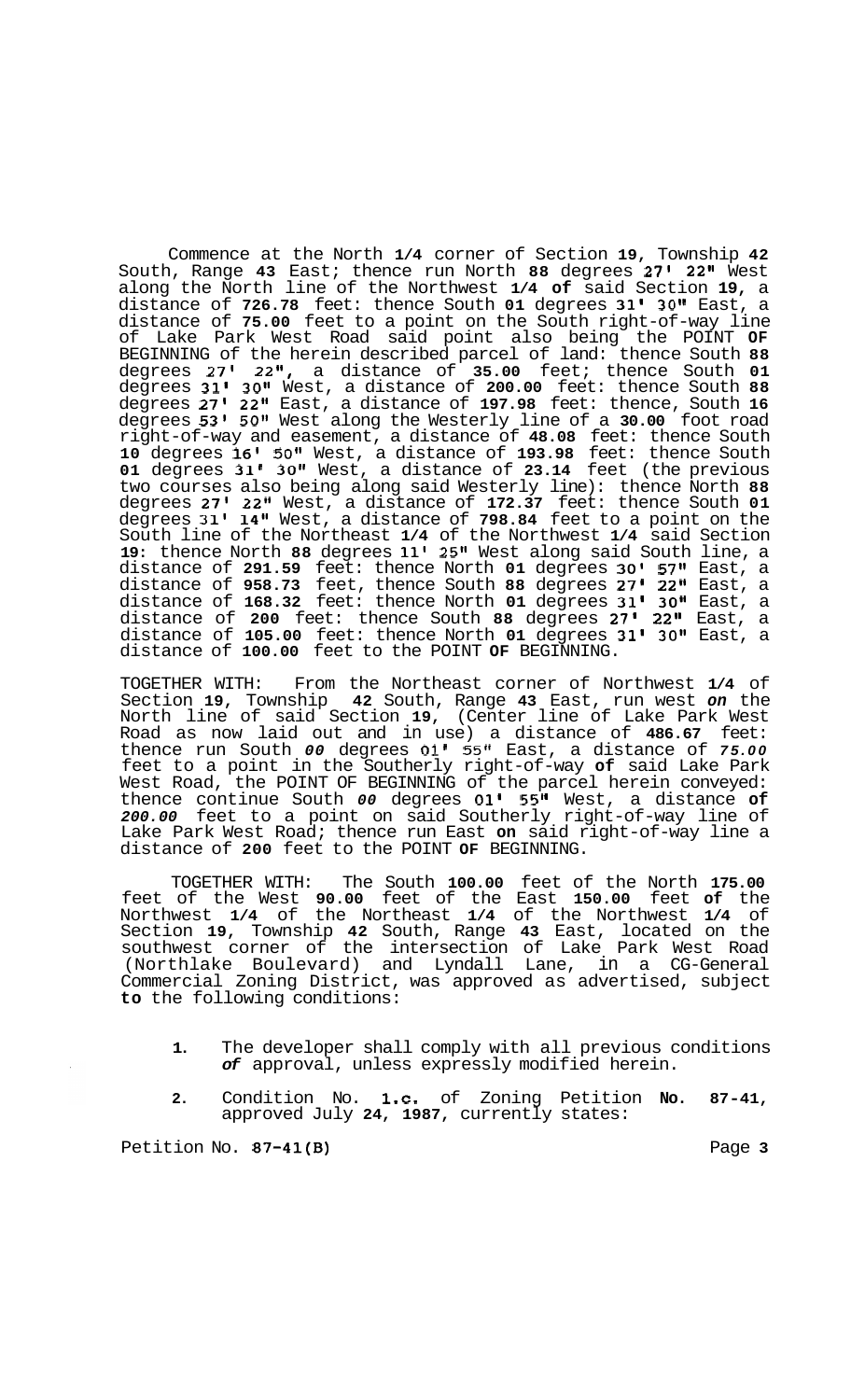- **"1.** Prior to site plan certification the site plan shall be amended to indicate the following:
	- a. The required six *(6)* handicap parking spaces.
	- b. The correct total floor area ratio.
	- c. The eight **(8)** foot chain-link fence or wall.
	- d. Appropriate signage **to** indicate one **(1)** way traffic at all affected intersections and points of entry and exit."
- is hereby amended to read as follows:
- **"1.** Prior to site plan certification, the site plan shall be amended to indicate the following:
	- a. The required six *(6)* handicap parking spaces.
	- b. The correct total floor area ratio.
	- c. The required eight **(8)** foot high chain-link fence along the perimeter where the site does not abut a residential zone, as provided in Zoning Code Section **500.35.E.3.**
	- d. Appropriate signage to indicate one **(1)** way traffic at all affected intersections and points of entry and exit."
- **3.** Condition **No. 18** of Zoning Petition **No. 87-41,** approved July **24, 1987,** currently states:
	- **"18.** Trees required to be planted in perimeter landscape strips shall be planted **20** feet on center and shall be a minimum of **12** feet in height upon planting."

is hereby amended to read as **follows:** 

- **"18.** a. The minimum landscape buffer width and planting treatment along the project's western, northern, western most and southern most property line shall **be** installed as shown **on** Exhibit **No. 28.** 
	- **b.** Along the project's **845.5** foot eastern property line and **120** foot southern and **47.24**  foot western property lines, the petitioner may install **a** temporary landscape buffer consisting of a five **(5)** foot wide landscape

Petition **No. 87-41(B) Page 4 Page 4**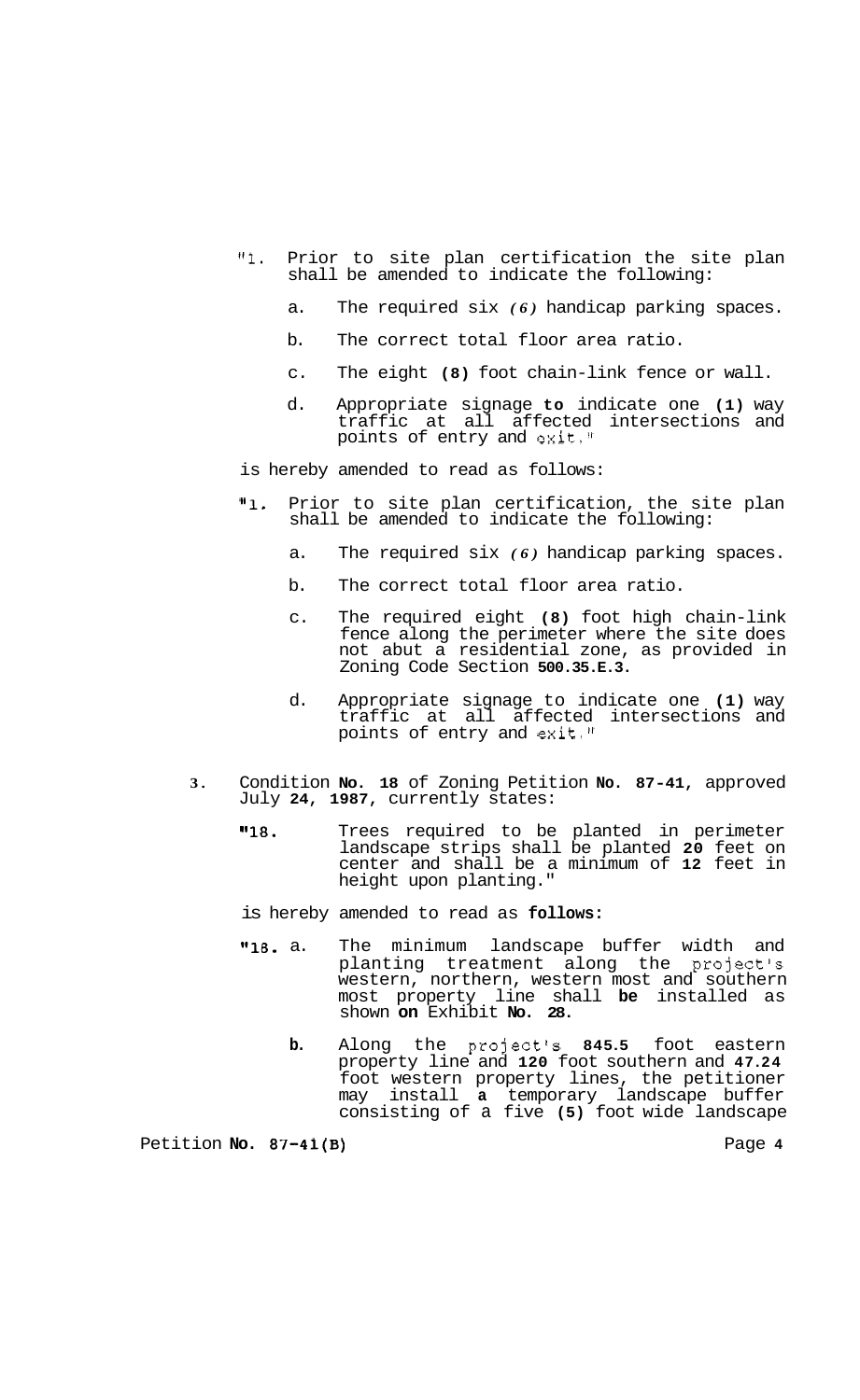strip which shall include a continuous six **(6)** foot high fence with a solid hedge planted on the outside edge facing the residentially zoned lots. This hedge shall consist of ficus species or australian pine three **(3)** feet in height upon planting and shall attain the height of six *(6)* feet within two **(2)** growing seasons. The hedge shall be continuously maintained in good, 1iving order. This temporary landscape buffer may remain in place until the first **of**  either **of** the following three **(3)** events shall occur: **(1) Two** (2) years shall elapse from the date **of** the resolution adopting this modification petition: or (2) the rezoning **of**  the adjacent residential lots to the south and their incorporation into this Special Exception for an automobile dealership; or **(3)** in the event of denial or withdrawal of the application for a change in, the Comprehensive Plan and subsequent rexoning incorporating the adjacent residential, lots into the subject site the petitioner shall install the landscape buffer as shown on Exhibit No. 28 within ninety days **of** said withdrawal or denial.

- **4.** Condition **No.** 8.b. **of** Zoning Petition No. 87-41, approved July 24, 1987, currently states:
	- *"8.* The property owner shall construct:
		- a. Right turn lane, west approach on Northlake Boulevard at the project's west entrance road. The deceleration lane, right turn lane, on Northlake Boulevard is continued the entire length of the property to Lyndall lane.
		- b. Lyndall Lane (local street standards minimum<br>2-10 foot travel lanes) from Northlake **2-10** foot travel lanes) from Northlake Boulevard South to the South property line a distance of **465** feet.

**All** construction shall be concurrent with onsite paving and drainage improvements."

**Is** hereby modified **to** read **as** follows:

- *"8.* The property owner shall construct:
	- a. Right turn lane, west approach on Northlake Boulevard at the project's west entrance

Petition **No.**  $37-41(B)$  Page 5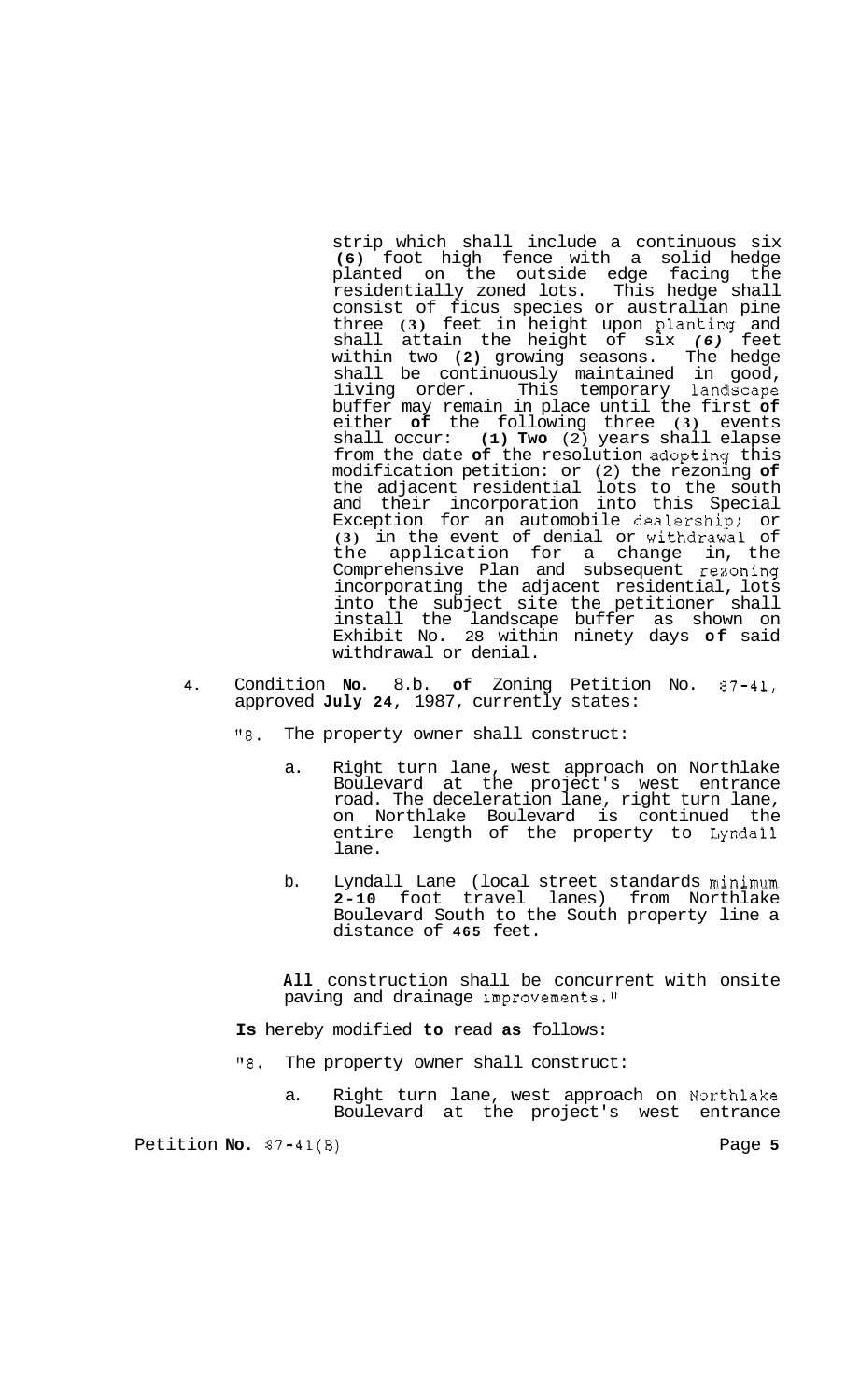road. The deceleration lane, right turn lane, on Northlake Boulevard is continued the entire length of the property to Lyndall lane.

b. Lyndall Lane (local street standards minimum **2-10** foot travel lanes) from Northlake Boulevard South to the South property line a distance **of 465** feet. This property owner shall also be responsible for providing right-of-way associated with this construction. The minimum right-of-way width shall be twenty five **(25)** feet with the construction of three **(3)** feet of curb and gutter along the west right-of-way line. Within ninety days of approval, this of-way from the proposed site to Palm Beach County.

All construction shall be concurrent with onsite paving and drainage improvements."

- **5.**  Vehicle parking shall be limited to the parking spaces designated on the approved site plan. **No** parking of vehicles is to be allowed in landscaped areas, rights- of-way, or interior driveways.
- *6.*  There shall be no outdoor storage *of* disassembled vehicles or parts thereof.
- *7.*  Vehicles shall not be tested off-site on residential streets.
- *8.*  **No** vehicle shall be parked with its hood or trunk; open, nor displayed on raised platforms above finished grade. Vehicles shall not be parked in any right-of--way or driveway.
- **9. No** advertising flags, foreign flags, pennants, banners, streamers, balloons, signs upon any vehicles, prices or vehicle stock numbers or other information as required to be posted on such vehicles by law other than upon a sticker affixed to a side window, or similar objects, gimmicks or advertising designed to attract the public's attention off-site shall **be** displayed outdoors, or upon any buildings, vehicle, or wall, other than inside a window **as** may be permitted by the Sign Code.
- **10.**  None **of** the above conditions shall be considered a hardship for the purpose of obtaining a variance from the Board of Adjustment. No variance relief shall be obtained for any of the conditions herein.

Petition No. **87-41(B)** Page **6**